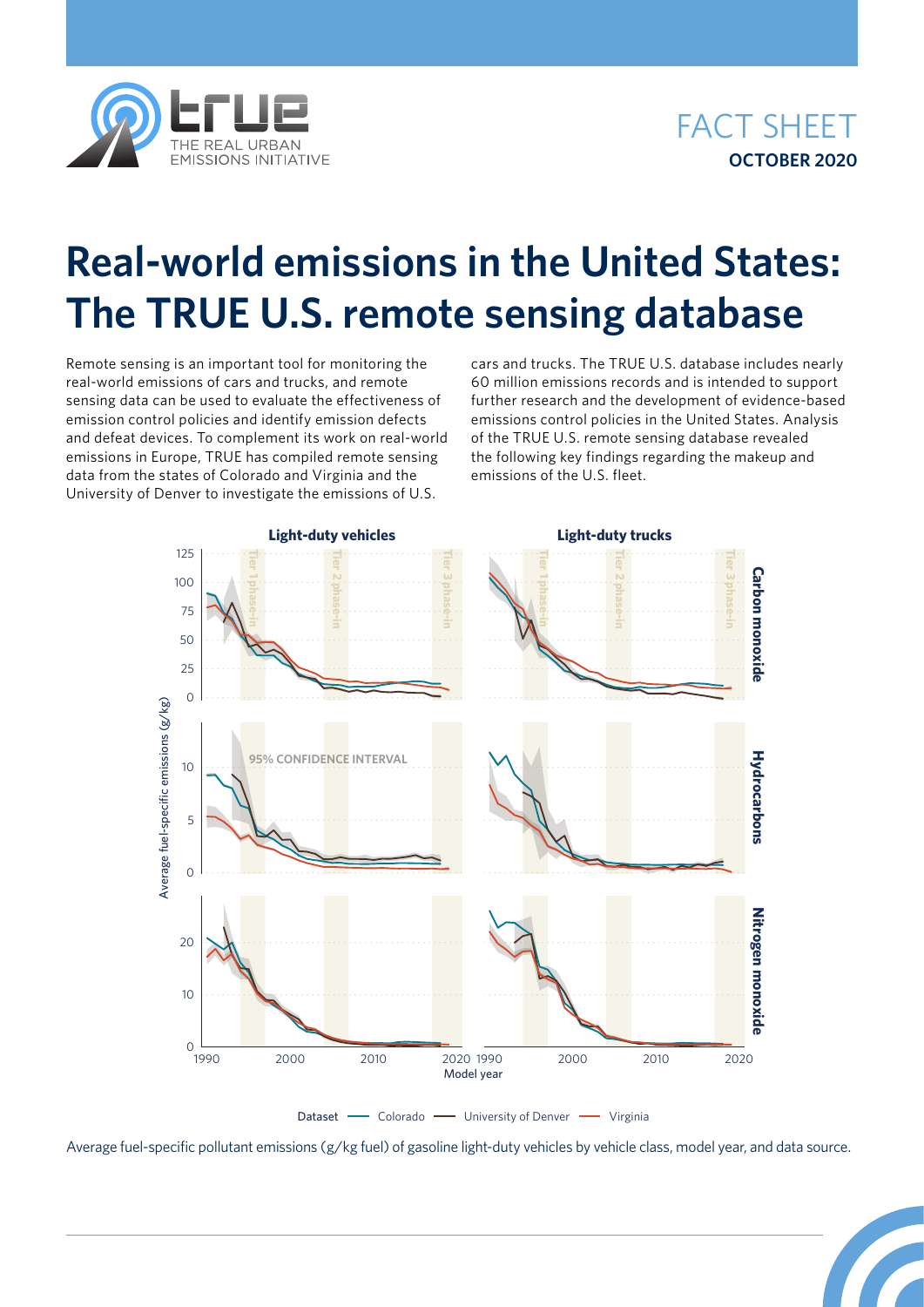

Average fuel-specific NO emissions of gasoline light-duty vehicles and light-duty trucks per model year and vehicle age.

## **KEY FINDINGS:**

- **•** Over the past three decades, fleet-average emissions for nitrogen monoxide (NO), carbon monoxide (CO), and hydrocarbons (HC) have shown a significant downward trend and have remained particularly low after the phasein of the U.S. EPA Tier 2 standards in the mid-2000s.
- **•** The NO emissions from light-duty vehicles of all model years increase with vehicle age as emission control technologies deteriorate. In older model years, the deterioration can exceed 0.2 g NO/kg fuel per year, an approximate median increase in emissions of 200% over the vehicle useful life defined in U.S. EPA emission standards. The rate of emissions increase declines with newer model years, suggesting that emissions deterioration is less pronounced in modern vehicles.
- **•** Measured deterioration rates are much higher than projections submitted to the U.S. EPA by manufacturers. The average manufacturer-reported deterioration rate is 0.009 gNO $_{\!\scriptscriptstyle \chi}\!/$ kg per year. This is about an order of magnitude lower than remote sensing deterioration rates for MY 2010 light-duty vehicles (0.09 gNO $_{\sf x}$ /kg per year) and light-duty trucks (0.08 gNO<sub>x</sub>/kg per year).
- **•** For light-duty vehicles, the contribution of the oldest vehicles in the fleet to total NO mass emissions has increased over time. In 2010, vehicles 15 years old and older made up approximatively 14% of the fleet but were responsible of 50% of total NO mass emissions. By 2018, the percentage of the fleet responsible for 50% of total NO emissions had decreased to 11%.
- **•** The NO emissions distribution for heavy-duty vehicles has also become more skewed with time and the implementation of more stringent  $NO_{\mathbf{x}}$  engine emission standards. Between 2010 and 2018, the proportion of the oldest vehicles in the fleet contributing to 50% of total mass emissions decreased from 30% to 16%.
- **•** The analysis revealed a doubling of NO emissions for certain diesel pickup trucks under cold weather conditions. This finding warrants further investigation and highlights the value of remote sensing data in identifying vehicles with atypical real-world emissions performance.
- **•** Although there was a 94% reduction in heavy-duty vehicle NO $_{\mathrm{\star}}$  emissions from model year 2004 engines to model year 2016 engines, real-world emissions of most model years exceed EPA engine emission standards. Data show a considerable lag of 6 years or more between the adoption of EPA 2010 standards and the time when realworld emissions approached certification limits.
- **•** The U.S. remote sensing data are consistent with other real-world emissions measurement techniques in showing elevated NO<sub>x</sub> emissions from diesel trucks under low-speed urban operating conditions.

Remote sensing campaigns continue to find that real-world emissions can be much higher than emission standards. As new data become available, the TRUE U.S. database will be expanded, allowing for continued assessment of the real-world emissions of U.S. cars and trucks to support further decision making and policy development to address fleet emissions.